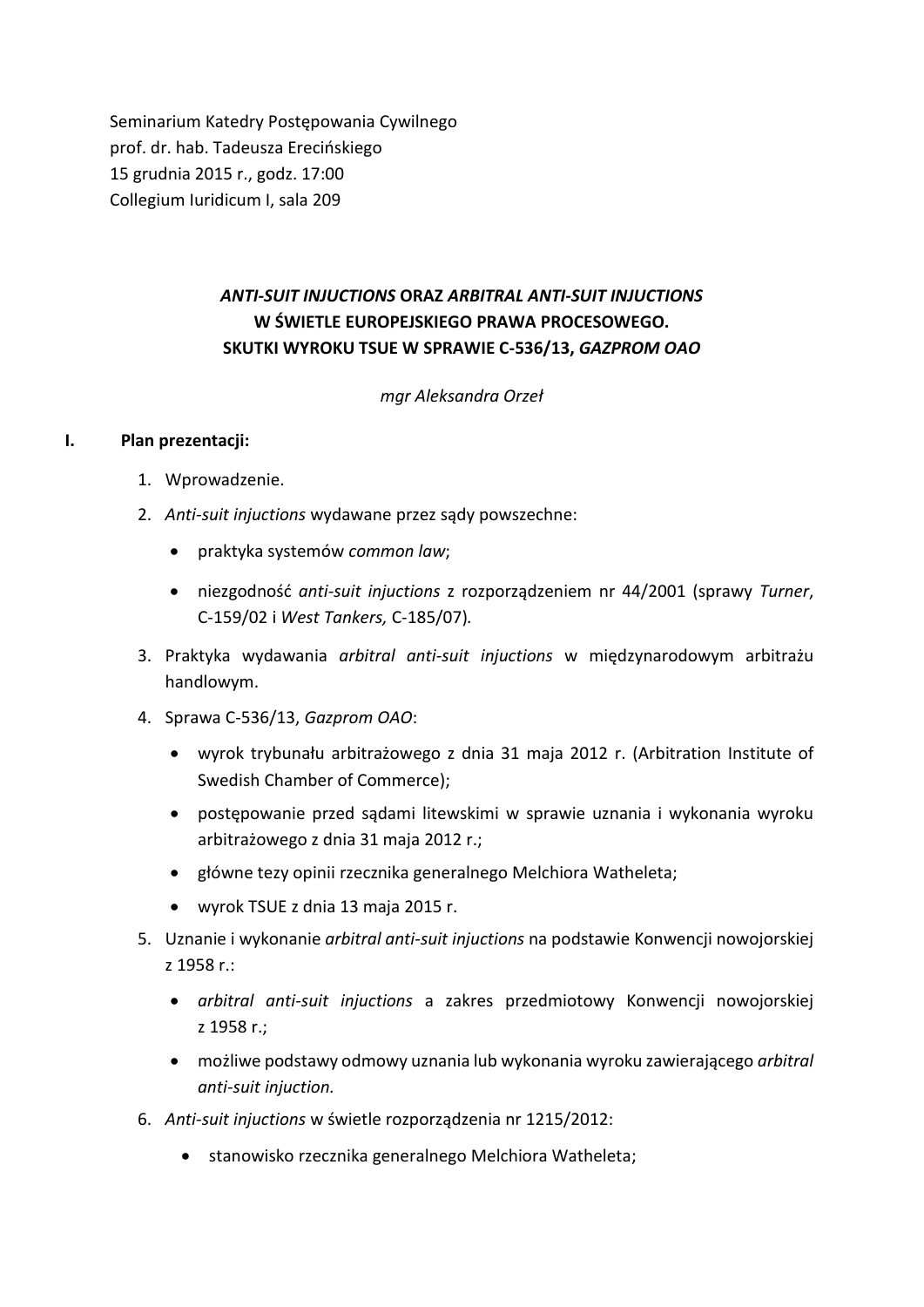- analiza motywu 12. rozporządzenia nr 1215/2012.
- 7. Skutki wyroku TSUE w sprawie C-536/13, *Gazprom OAO –* podsumowanie.

## **II. Wybrane orzeczenia Trybunału Sprawiedliwości Unii Europejskiej:**

- 1. Wyrok z dnia 13 maja 2015 r. w sprawie C-536/13, *Gazprom OAO*, [http://curia.europa.eu/juris/document/document.jsf?text=&docid=164260&pageInd](http://curia.europa.eu/juris/document/document.jsf?text=&docid=164260&pageIndex=0&doclang=PL&mode=lst&dir=&occ=first&part=1&cid=400959) [ex=0&doclang=PL&mode=lst&dir=&occ=first&part=1&cid=400959](http://curia.europa.eu/juris/document/document.jsf?text=&docid=164260&pageIndex=0&doclang=PL&mode=lst&dir=&occ=first&part=1&cid=400959) (dostęp: 8 grudnia 2015 r.);
- 2. Wyrok z dnia 10 lutego 2009 r. w sprawie C-185/07, *Allianz SpA & Generali Assicurazioni Generali SpA vs. West Tankers Inc.*, [http://curia.europa.eu/juris/document/document.jsf?text=&docid=72841&pageInde](http://curia.europa.eu/juris/document/document.jsf?text=&docid=72841&pageIndex=0&doclang=PL&mode=lst&dir=&occ=first&part=1&cid=401154) [x=0&doclang=PL&mode=lst&dir=&occ=first&part=1&cid=401154](http://curia.europa.eu/juris/document/document.jsf?text=&docid=72841&pageIndex=0&doclang=PL&mode=lst&dir=&occ=first&part=1&cid=401154) (dostęp: 8 grudnia 2015 r.);
- 3. Wyrok z dnia 27 kwietnia 2004 r. w sprawie C-159/02, *Gregory Paul Turner vs. Felix Fareed Ismail Grovit i inni*, [http://curia.europa.eu/juris/document/document.jsf?text=&docid=49081&pageInde](http://curia.europa.eu/juris/document/document.jsf?text=&docid=49081&pageIndex=0&doclang=EN&mode=lst&dir=&occ=first&part=1&cid=412832) [x=0&doclang=EN&mode=lst&dir=&occ=first&part=1&cid=412832](http://curia.europa.eu/juris/document/document.jsf?text=&docid=49081&pageIndex=0&doclang=EN&mode=lst&dir=&occ=first&part=1&cid=412832) (dostęp: 8 grudnia 2015 r.).

## **III. Wybrana literatura:**

- 1. J. Balcarczyk, *Anti-suit injuctions a prawo europejskie. Wielka Brytania a reszta Europy na tle Rozporządzenia 44/2001*, Problemy Współczesnego Prawa Międzynarodowego, Europejskiego i Porównawczego A.D. MMXII, Vol. X, s. 33-47, [http://www.europeistyka.uj.edu.pl/documents/3458728/57c90c40-748c-4bd9-8312](http://www.europeistyka.uj.edu.pl/documents/3458728/57c90c40-748c-4bd9-8312-f08d72ef7219) [f08d72ef7219,](http://www.europeistyka.uj.edu.pl/documents/3458728/57c90c40-748c-4bd9-8312-f08d72ef7219) (dostęp: 8 grudnia 2015 r.);
- 2. A. Dickinson, E. Lein, A. James (red.), *The Brussels I Regulation Recast,* Oxford 2015;
- 3. T.C. Hartley, *The Brussels Regulation and Arbitration*, International and Comparative Law Quaterly 2014, Vol. 63, Issue 4, s. 843-866;
- 4. T.C. Hartley, *Antisuit Injuctions in suport of arbitration: West Tankers still afloat*, International and Comparative Law Quaterly 2015, Vol. 64, s. 965-975;
- 5. E. Kajkowska, *Anti-suit Injuctions in arbitral awards: enforcement in Europe*, The Cambridge Law Journal 2015, Vol. 74, Issue 3, s. 412-415;
- 6. A. Leandro, *Towards a New Interface Between Brussels I and Arbitration?*, Journal of International Dispute Settlement 2015, Vol. 6, Issue 1, s. 188-201;
- 7. L. Lévy, *Anti-Suit Injunctions Issued by Arbitrators,* w: E. Gaillard (red.), *Anti-Suit Injunctions In International Arbitration*, [http://www.lk-k.com/data/document/anti](http://www.lk-k.com/data/document/anti-suit-injunctions-issued-arbitrators.pdf)[suit-injunctions-issued-arbitrators.pdf](http://www.lk-k.com/data/document/anti-suit-injunctions-issued-arbitrators.pdf) (dostęp: 8 grudnia 2015 r.);